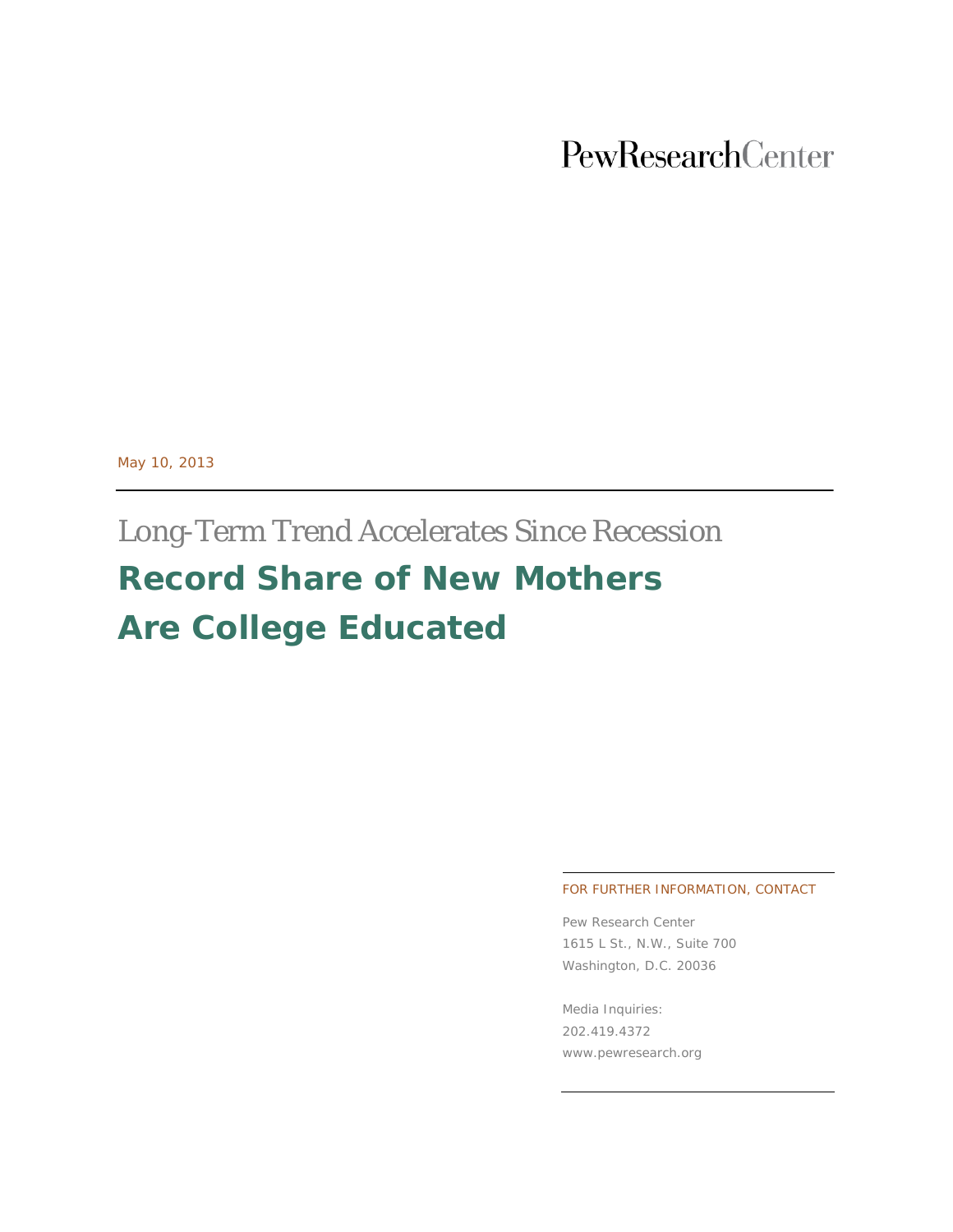### **About the Pew Research Center's Social & Demographic Trends Project**

[Pew Research Center](http://www.pewresearch.org/) is a nonpartisan source of data and analysis. It does not take advocacy positions. Its Social & Demographic Trends project studies behaviors and attitudes of Americans in key realms of their lives, including family, community, health, finance, work and leisure. All of the Social & Demographic Trends project reports are available at [www.pewsocialtrends.org.](http://www.pewsocialtrends.org/) Pew Research Center is a subsidiary of The Pew Charitable Trusts.

The staff of the Pew Research Center's Social & Demographic Trends project is:

*Paul Taylor, Director Kim Parker, Associate Director Richard Fry, Senior Research Associate Gretchen Livingston, Senior Researcher D'Vera Cohn, Senior Writer*

*Rich Morin, Senior Editor Wendy Wang, Research Associate Anna Brown, Research Assistant Eileen Patten, Research Assistant Mary Seaborn, Administrative Manager*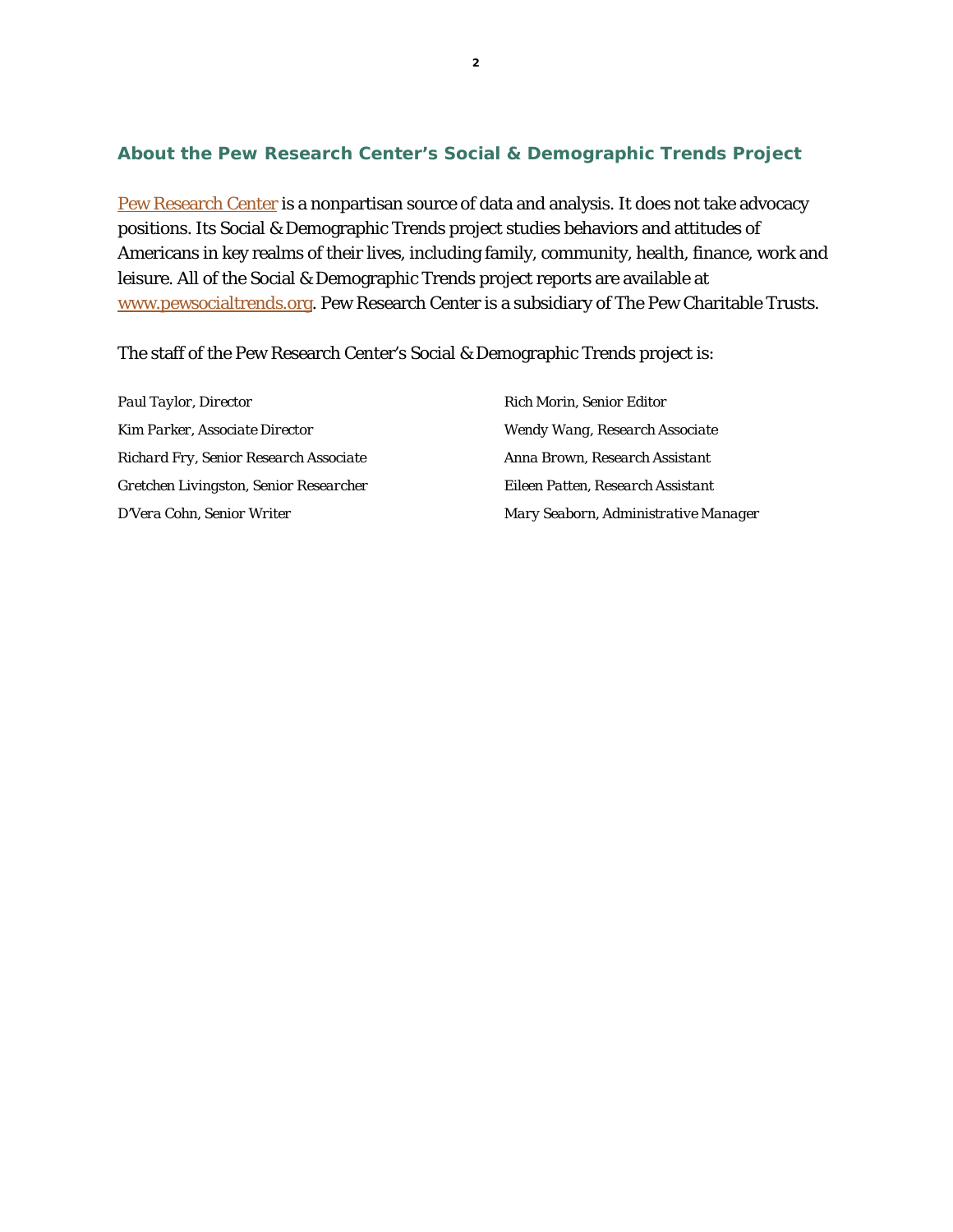# Long-Term Trend Accelerates During Recession Record Share of New Mothers are College Educated

# **OVERVIEW**

#### *By Gretchen Livingston and D'Vera Cohn*

Mothers with infant  $children<sup>1</sup>$  $children<sup>1</sup>$  $children<sup>1</sup>$  in the U.S. today are more educated than they ever have been. In 2011, more than six-in-ten (66%) had at least some college education, while 34% had a high school diploma or less and just 14% lacked a high school diploma, according to a new Pew Research Center analysis of U.S. Census Bureau data.



 $\overline{a}$ 





less educated women, and that has intensified since the onset of the Great Recession in late 2007.[2](#page-2-1)

From 2008 to 2011, the number of new mothers with less than a high school diploma declined 17%, and the number with only a high school diploma went down 15%. By contrast, the number

<span id="page-2-0"></span><sup>1</sup> For historical analyses, women living with their own child younger than age 1 are used as a proxy for new mothers. For analyses from 2008 or thereafter, women who have given birth in the past 12 months are identified as new mothers. See About the Data for more details.

<span id="page-2-1"></span><sup>&</sup>lt;sup>2</sup> The recession officially began in December 2007 and ended in June 2009; some economic indicators have not fully recovered.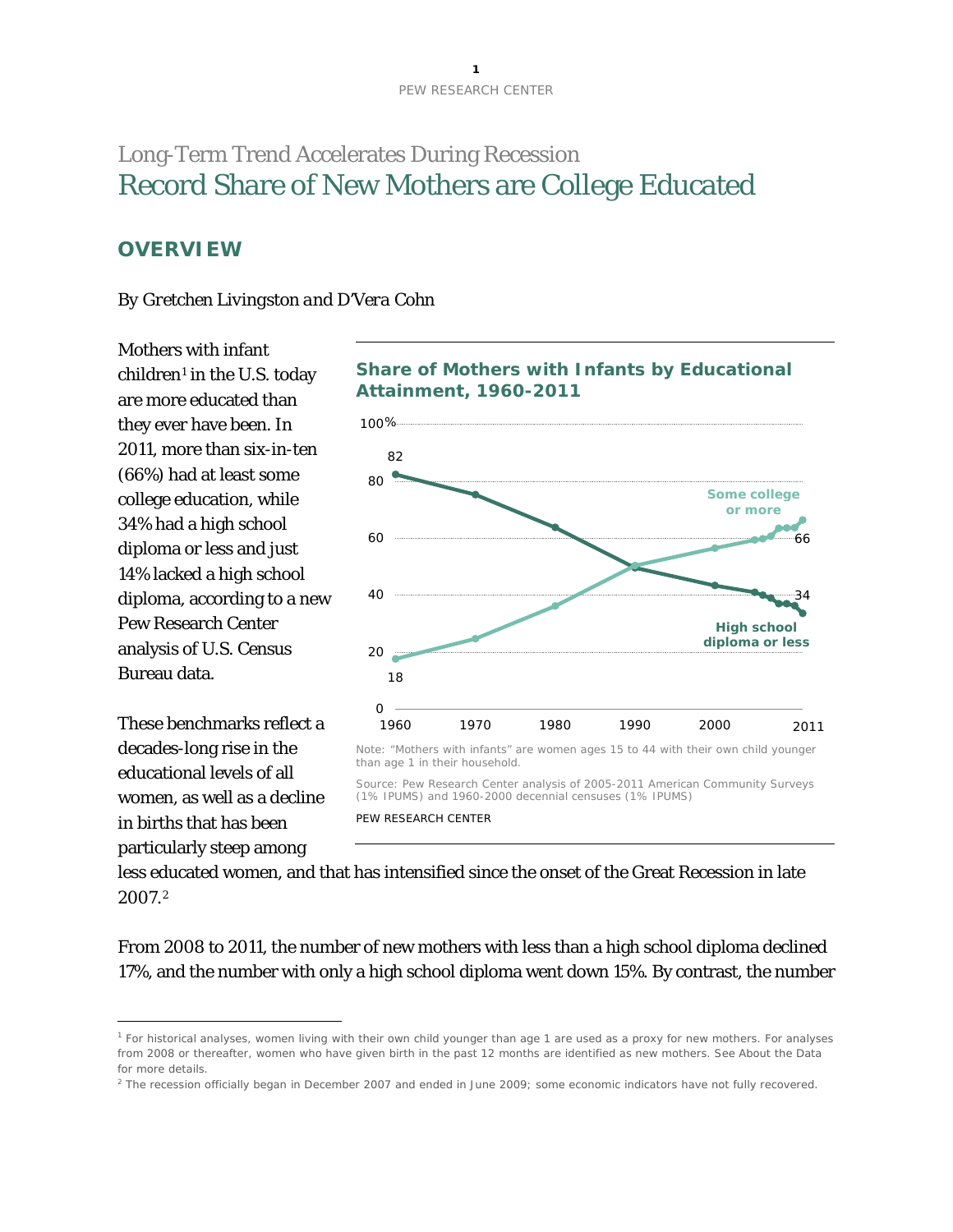of new mothers with some college education fell by 6%, and the number with a bachelor's degree or more fell by just 1%.

Although less educated women are a shrinking share of all new mothers, less educated women still have a higher average number of births throughout their lifetime than more educated women. By the end of their childbearing years, women without a high school diploma have on average 2.5 children, and women with a bachelor's degree have about 1.7. This gap has closed only slightly over the past 25 years.

There are significant differences in the marital status of new mothers depending upon their educational attainment. While about six-in-ten (61% in 2011) women with less than a high school diploma are unmarried when they give birth, this share declines to only 9% among women with at least a bachelor's degree.

#### **Since 2008, Largest Declines Among Less Educated New Moms**

*% change in number of new mothers by educational attainment, 2008-2011*



The age profile of new mothers varies by their educational attainment as well. While almost half (48%) of new mothers without a high school diploma are younger than 25, only 3% of new mothers with a bachelor's degree are younger than 25.

Experts have identified a strong linkage between child well-being and maternal education levels. On average, a mother with more education is more likely to deliver a baby [at term](http://www.nber.org/papers/w9360) and more likely to have a baby with a healthy **birth weight**. As they grow up, children with more educated mothers tend to have better [cognitive skills](http://www.eric.ed.gov/ERICWebPortal/search/detailmini.jsp?_nfpb=true&_&ERICExtSearch_SearchValue_0=EJ779954&ERICExtSearch_SearchType_0=no&accno=EJ779954) and higher [academic achievement](http://www.ncbi.nlm.nih.gov/pmc/articles/PMC2853053/) than others. It is difficult to determine whether maternal education is causing some of these outcomes, or if it is serving as a proxy for some other causal factor (for example, economic well-being). What is irrefutable, though, is that on average the more education a woman has, the better off her children will be.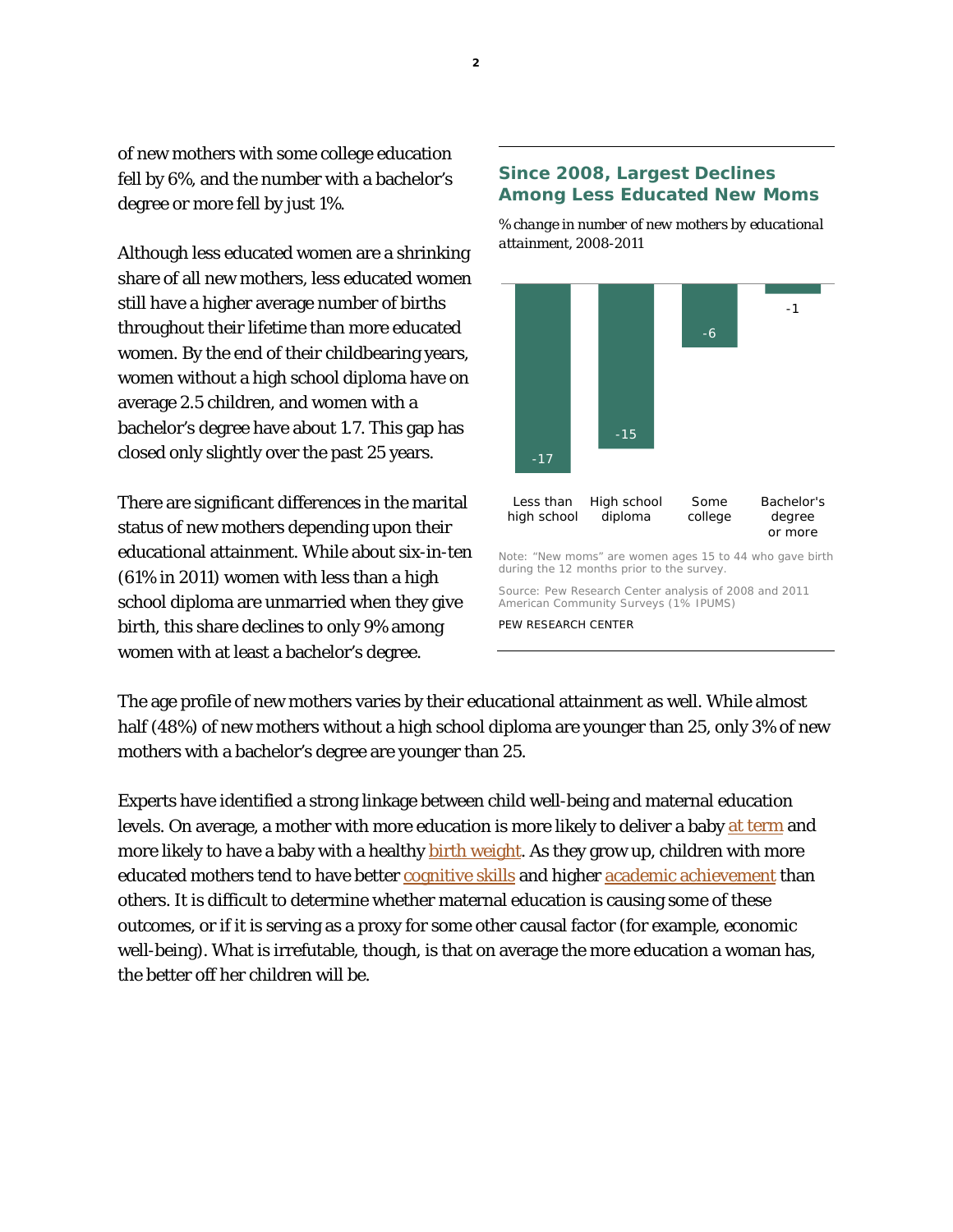#### **About the Data**

This report is based primarily upon two slightly different indicators of fertility.

For analysis of the 2008-2011 period, a **"new mother"** is defined as a woman between the ages of 15 and 44 who reports having given birth in the past 12 months. American Community Survey data, Integrated Public Use Microdata Series (IPUMS), are used to derive this variable.

This variable is unavailable for earlier years, so longer-term trend analysis is based upon IPUMS Census data for 1960-2000 and IPUMS American Community Survey data for subsequent years.

In the longer-term trend analysis, a **"mother of an infant"** is defined as a woman between the ages of 15 and 44 who reports that her youngest child living in her household is younger than age 1. This measure includes a small share of women with adopted or stepchildren and excludes the small share of women who gave birth in the past year but do not live with their children.

Because these two variables are based upon slightly different universes, and different questions, they produce slightly different statistics. Generally, though, they both tell a similar story.

In all analysis, women's characteristics such as education, marital status and age are based upon responses at the time of survey, not the time of birth.

#### **Terminology**

New mother: a woman between the ages of 15 and 44 who has given birth in the past 12 months

Mother of an infant: a woman between the ages of 15 and 44 who reports that she has one of her own children younger than age 1 living in her household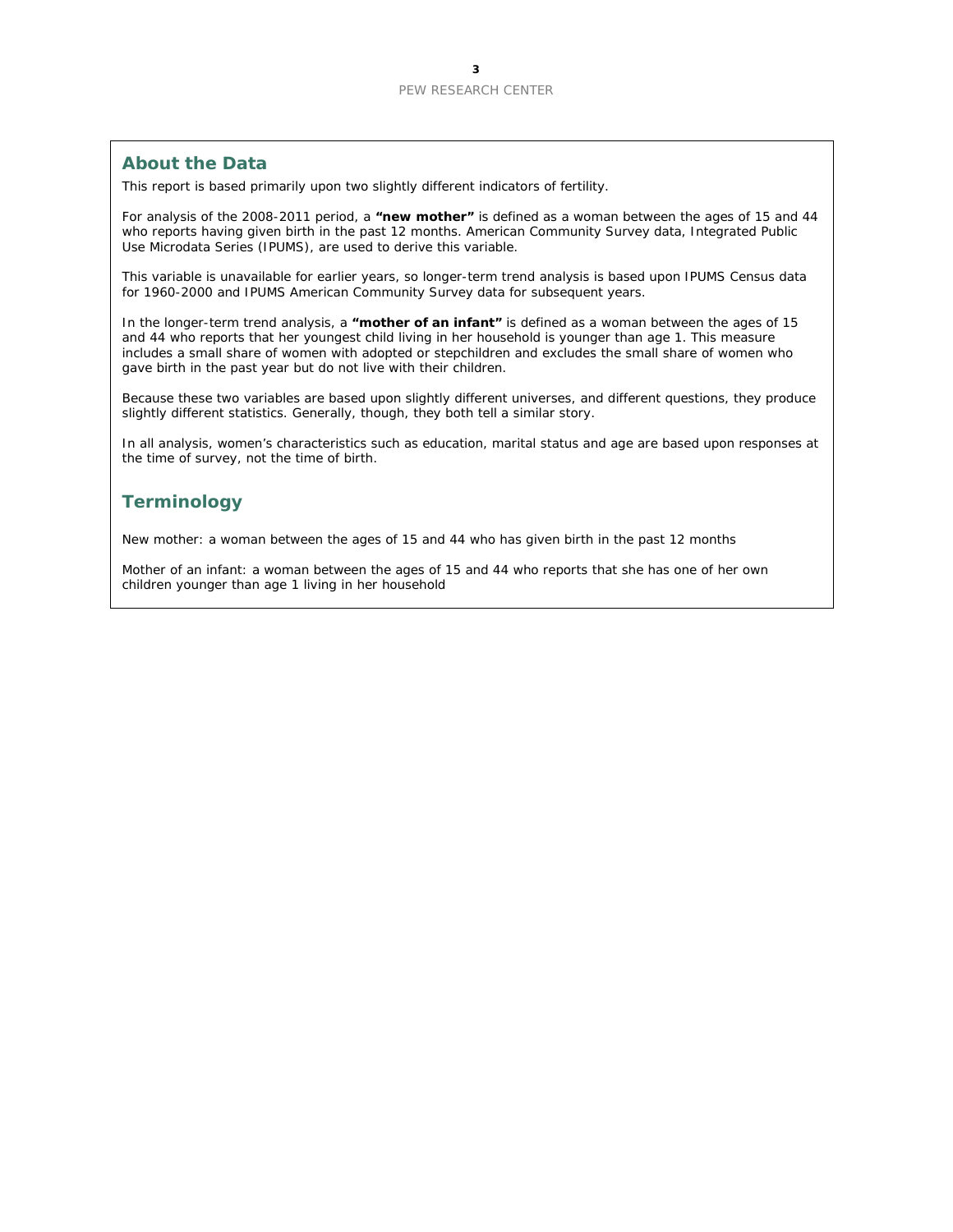#### **Rising Educational Attainment of New Mothers**

In 2011, fully 83% of new mothers had at least a high school diploma when they gave birth. Only 17% did not finish high school. Almost one-fourth (23%) had a high school diploma. The remaining 61%[3](#page-5-0) had at least some college experience, including 32% who had attended college but not attained a bachelor's degree and 29% who had earned at least a bachelor's degree.

This phenomenon of relatively well-educated new mothers can partially be explained by the recent recession, which has hit the less educated especially hard. From 2008 to 2011, there was a 17% drop in the number of new mothers with less than a high school diploma, and a 15% drop in new mothers with a high school diploma. The number of new mothers with some college education also declined, but by only 6%. The number of new mothers with at least a bachelor's degree decreased by only 1% in those years.

 $\overline{a}$ 

#### **The Educational Profile of New Mothers, 2011**

*% of new mothers, by educational attainment*



Note: "New mothers" are women ages 15 to 44 who gave birth during the 12 months prior to the survey. Totals may not add to 100 due to rounding.

Source: Pew Research Center analysis of 2011 American Community Survey (1% IPUMS)

PEW RESEARCH CENTER

While the increasingly high educational profile of new mothers has been hastened by the recession, the change also reflects a long-term trend. In 2011, more than six-in-ten mothers of infants had at least some college experience; in 1960 only 18% of mothers with infants fell into this category .[4](#page-5-1) (Since 1990, the share of mothers with an infant who have some college education increased from 30% to 32%, while the share of mothers with an infant with a bachelor's degree or more increased from 20% to 35%.) Women with a high school diploma or less made up 34% of mothers with an infant in 2011, but 82% of mothers with an infant in 1960. In 1960, the plurality of mothers with an infant—43%—lacked a high school diploma.

<span id="page-5-1"></span><span id="page-5-0"></span><sup>&</sup>lt;sup>3</sup> Totals do not add up to the total share of new mothers with at least a high school diploma (83%) due to rounding. <sup>4</sup> Using census data collected prior to 1990, it is very difficult to identify which respondents have obtained a bachelor's degree and which attended college without obtaining a degree. As such, the historical analyses do not separate these two educational categories. However, in more recent years the Census Bureau has adopted a new educational coding scheme that does allow for reliable identification of whether a respondent has completed a bachelor's degree. Wherever possible, this newer, more detailed variable is used.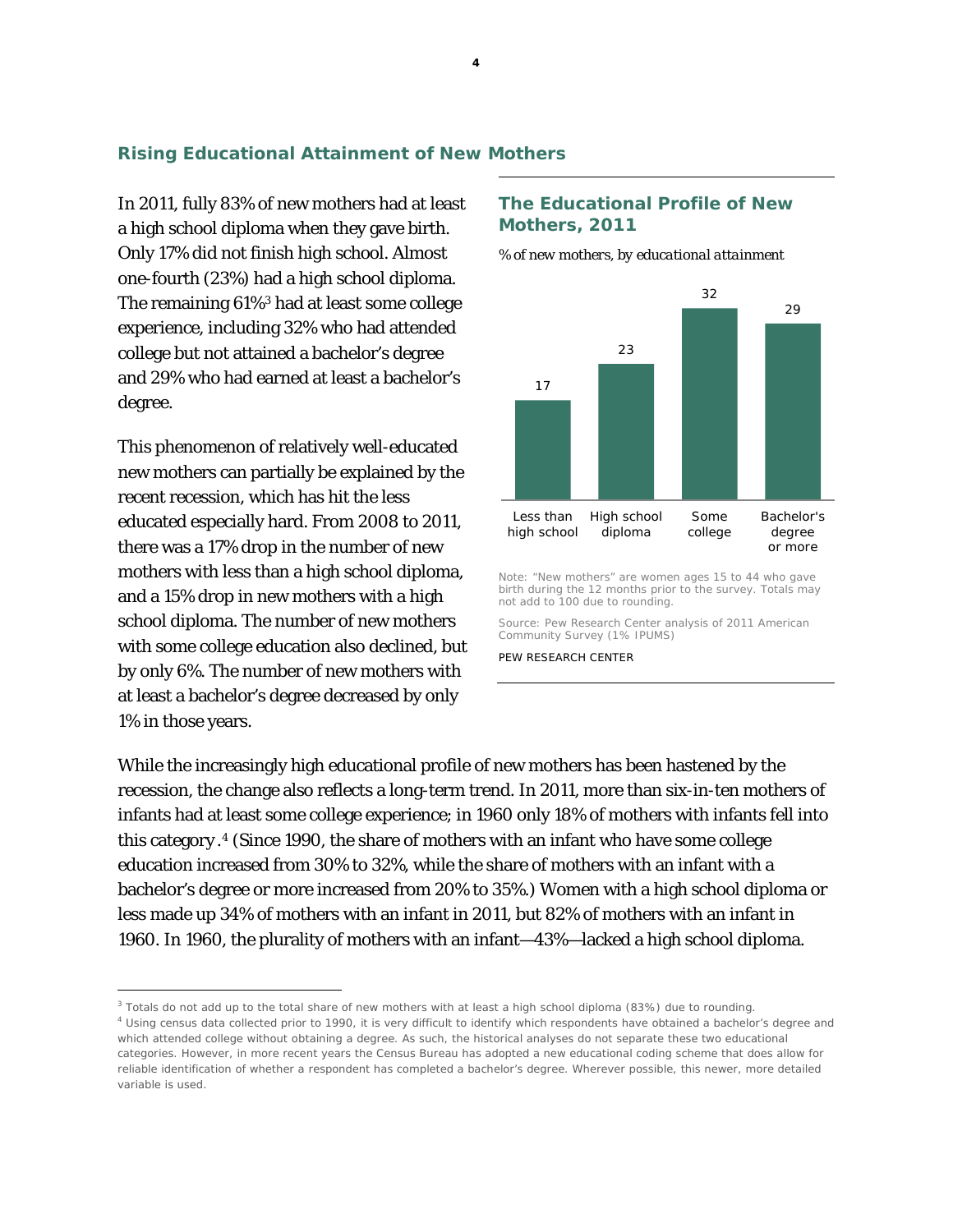#### **Drivers of Rising Maternal Education**

The transformation in the educational profile of mothers of infants is driven largely, but not completely, by the fact that the share of women with at least some college education has more than doubled since 1960. However, differential birth rates also play a role: While rates have declined for all women in recent decades, the declines have been steepest among the least educated.

Since the Great Recession began, educational attainment of women of childbearing age has risen rapidly. The share of women ages 15 to 44 with less than a high school diploma declined by 5%, and the share with only a high school diploma but no further education declined by 4%. In contrast, the number of women of childbearing age with some college education rose 3% during those years, and the number of women with a college degree jumped 6%.

#### **Educational Attainment of Women in 1960 and 2011**

*% among women ages 15 to 44*



Source: Pew Research Center analysis of 2011 American Community Survey (1% IPUMS) and 1960 Decennial Census (1% IPUMS)

PEW RESEARCH CENTER

In the longer term too, rising educational attainment among women overall has changed the pool of potential mothers. In 1960, almost half (49%) of women ages 15 to 44 had less than a high school diploma, some 34% had earned a high school diploma, and 17% had at least some college experience. However, by 2011, only one-fifth (20%) of women had less than a high school diploma, a similar share (21%) had a high school diploma, and the rest (59%) had attended college.

The educational profile of mothers with infants generally tracks the share of women in each educational grouping, although less educated women are somewhat underrepresented among new mothers and women with college experience are somewhat overrepresented. In 2011, 20% of women ages 15 to 44 had less than a high school diploma, but this group accounted for 14% of mothers of infants; 21% of women had a high school diploma, and this group accounted for 20% of mothers of infants; and 59% of women had college experience (or a degree), and this group accounted for 66% of mothers of infants.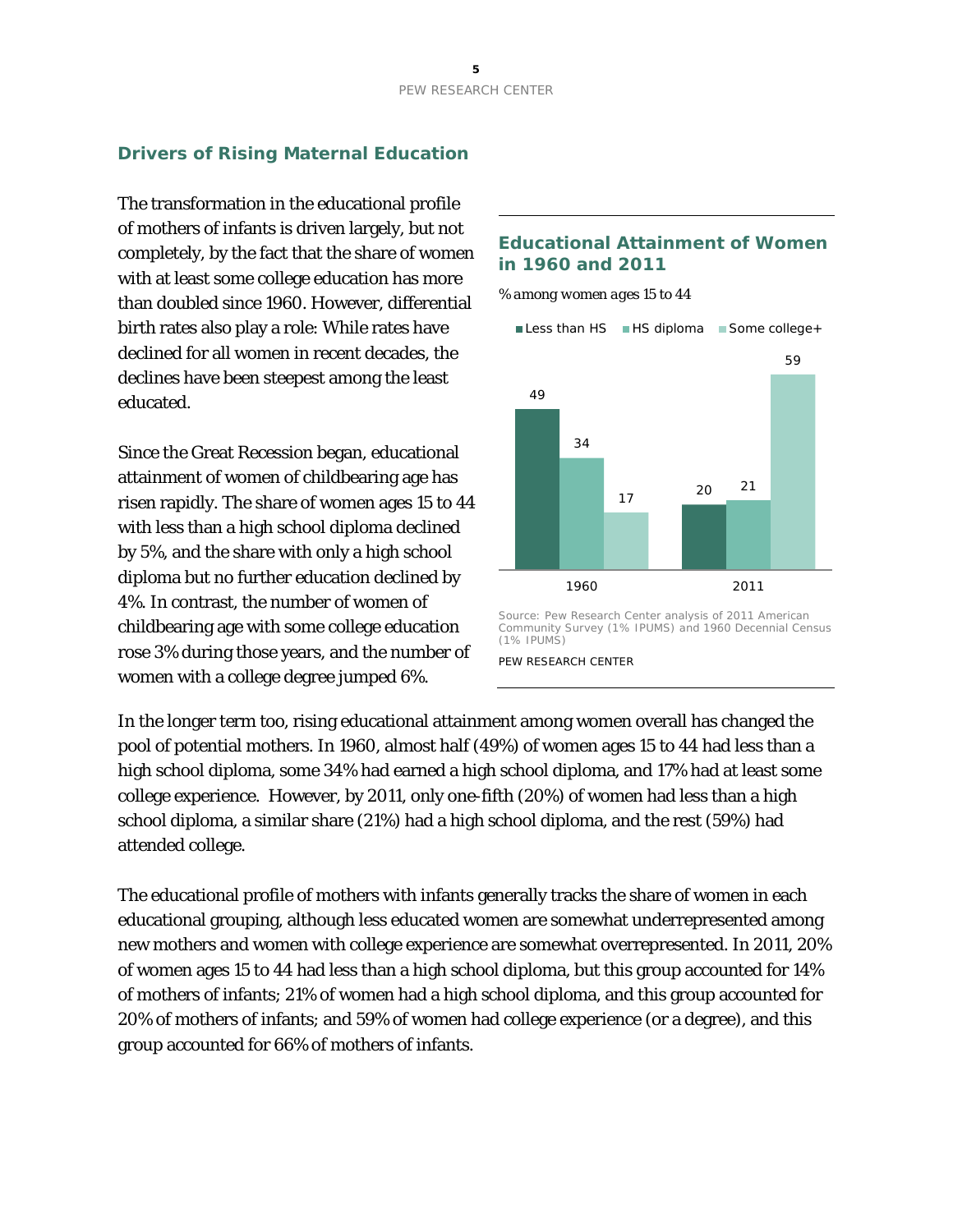Changing birth rates, too, have played a part in both the recent and longer-term rise in educational attainment of new mothers. The recent marked declines in births, particularly for less educated women, have been driven in part by rate declines during the recession.

From 2008 to 2011, birth rates<sup>[5](#page-7-0)</sup> declined  $13\%$ for women lacking a high school diploma, and 11% for women with a high school diploma. Birth rates declined for women with at least some exposure to college, but somewhat more moderately. From 2008 to 2011, there was an 8% drop in rates for women with some college education, and a 7% decline for women with a bachelor's degree or more.

These findings are consistent with past [analyses](http://www.pewsocialtrends.org/2011/10/12/in-a-down-economy-fewer-births/) conducted by the Pew Research Center that suggest the recent recession contributed to overall declines in fertility. The

 $\overline{a}$ 

#### **Percent Change in Birth Rates by New Mothers' Educational Attainment, 2008-2011**



Note: "New mothers" are women ages 15 to 44 who gave birth during the 12 months prior to the survey. Birth rate is defined here as the annual number of new mothers per 1,000 women ages 15 to 44.

Source: Pew Research Center analysis of 2008 and 2011 American Community Surveys (1% IPUMS)

PEW RESEARCH CENTER

associations are particularly notable for blacks, Hispanics, young adults and lower income adults—all groups with lower than average educational attainment. For instance, a  $Pew$ [Research Center survey](http://www.pewsocialtrends.org/2010/04/06/us-birth-rate-decline-linked-to-recession/) revealed that, among childbearing-age respondents, younger adults and lower income adults were far more likely than others to say they delayed childbearing as a result of the recession.[6](#page-7-1)

It is also the case that blacks and Hispanics have [fared worse](http://www.pewhispanic.org/2011/07/26/the-toll-of-the-great-recession/) than whites, according to many economic indicators. These same groups experienced relatively large [fertility declines](http://www.pewsocialtrends.org/2011/10/12/in-a-down-economy-fewer-births/) during the 2008-2011 period, compared with whites.

U.S. birth rates were declining even before the recession began, affecting the less educated more than college-educated women. For women ages 15 to 44 with less than a high school diploma, annual birth rates<sup>[7](#page-7-2)</sup> declined 66% from 1960 to 2011. The decline was similar (65%)

<span id="page-7-0"></span><sup>5</sup> Birth rate is defined here as the annual number of new mothers per 1,000 women ages 15 to 44.

<span id="page-7-1"></span><sup>6</sup> For more information, see Pew Research Center. ["U.S. Birth Rate Decline Linked to Recession.](http://www.pewsocialtrends.org/2010/04/06/us-birth-rate-decline-linked-to-recession/)" Social & Demographic Trends project. April 2010 and Pew Research Center, ["In a Down Economy, Fewer Births.](http://www.pewsocialtrends.org/2011/10/12/in-a-down-economy-fewer-births/)" Social & Demographic Trends project, October 2011.

<span id="page-7-2"></span> $7$  Birth rate is defined here as the number of mothers ages 15 to 44 with their own child less than 1 year in their household, per 1,000 women ages 15 to 44.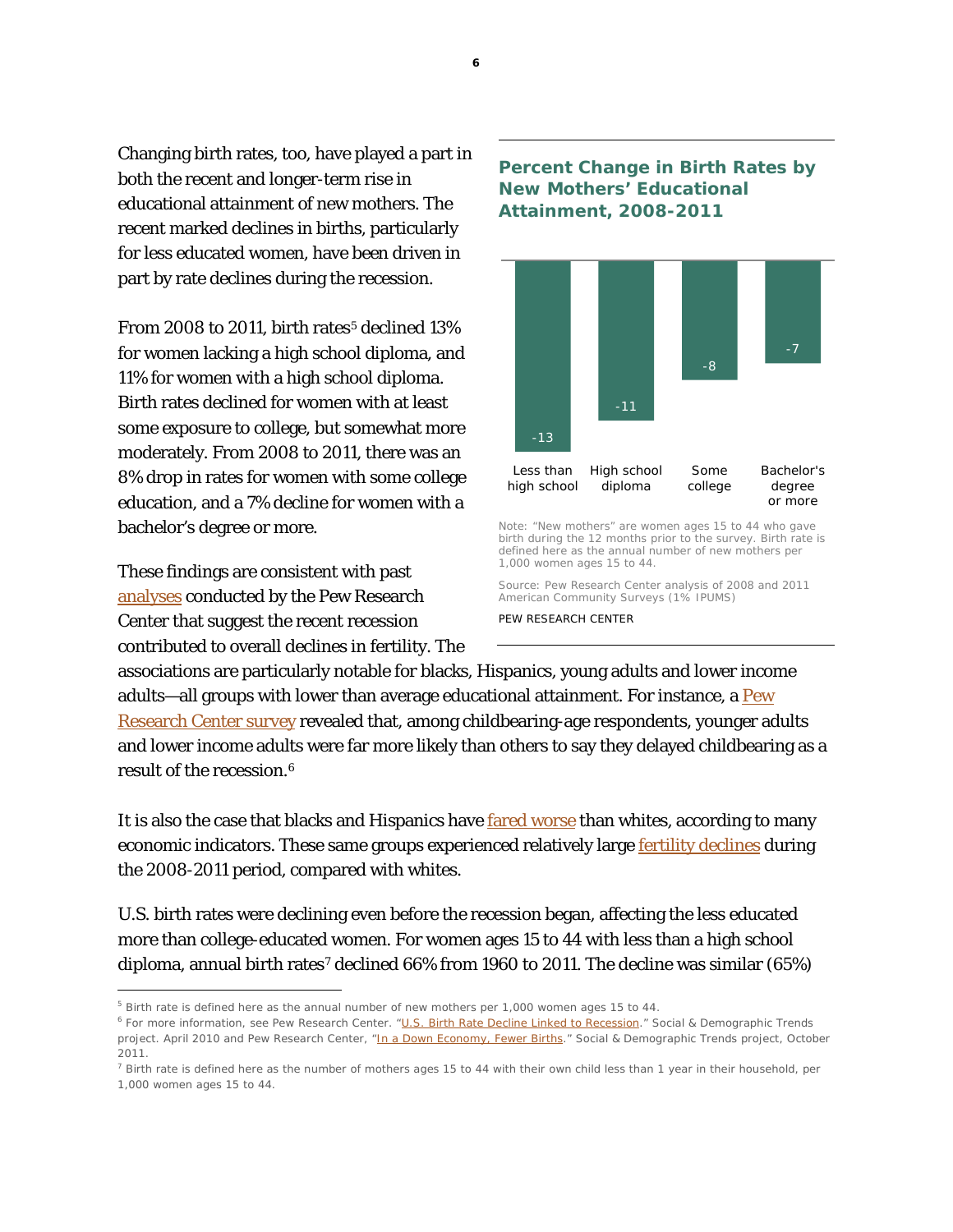for women with a high school diploma<sup>8</sup>. Rates dropped among women with at least some college education, but not as steeply (52%, from 110 births per 1,000 women in 1960 to 53 births per 1,000 women in 2011).

Another measure of fertility—childlessness shows similar trends. Among women approaching the end of their childbearing years, the more educated are still more likely to be childless than others, but it is among the least educated that [childlessness has](http://www.pewsocialtrends.org/2010/06/25/childlessness-up-among-all-women-down-among-women-with-advanced-degrees/)  [increased](http://www.pewsocialtrends.org/2010/06/25/childlessness-up-among-all-women-down-among-women-with-advanced-degrees/) over the last two decades.

College-educated women are less likely to be childless now than in the past. In the early 1990s, about 10% of women ages 40 to 44 with less than a high school diploma had no biological children, and by 2010 that share had increased to 13%.

 $\overline{a}$ 

# **Birth Rates by Educational Attainment, 1960- 2011**

*Number of mothers of infants (per 1,000 women ages 15 to 44)*



Source: Pew Research Center analysis of 2005-2011 American Community Surveys (1% IPUMS) and 1960-2000 decennial censuses (1% IPUMS) PEW RESEARCH CENTER

Conversely, in the early 1990s, some 26% of women ages 40 to 44 with a bachelor's degree or more had no biological children, and by 2010 this share had declined to 22%.

### **Lifetime Fertility by Educational Attainment**

While less educated women account for a small and shrinking share of all new births in the U.S., they still have a higher average number of biological children over their lifetime than their better educated counterparts. This pattern has remained relatively stable for decades.

<span id="page-8-0"></span><sup>&</sup>lt;sup>8</sup> Changes in age composition, particularly among women with less than a high school diploma, are playing a role in the decline in education-specific birth rates. However, at all educational levels, the bulk of fertility declines are driven by rate changes, even when controlling for changes in age composition.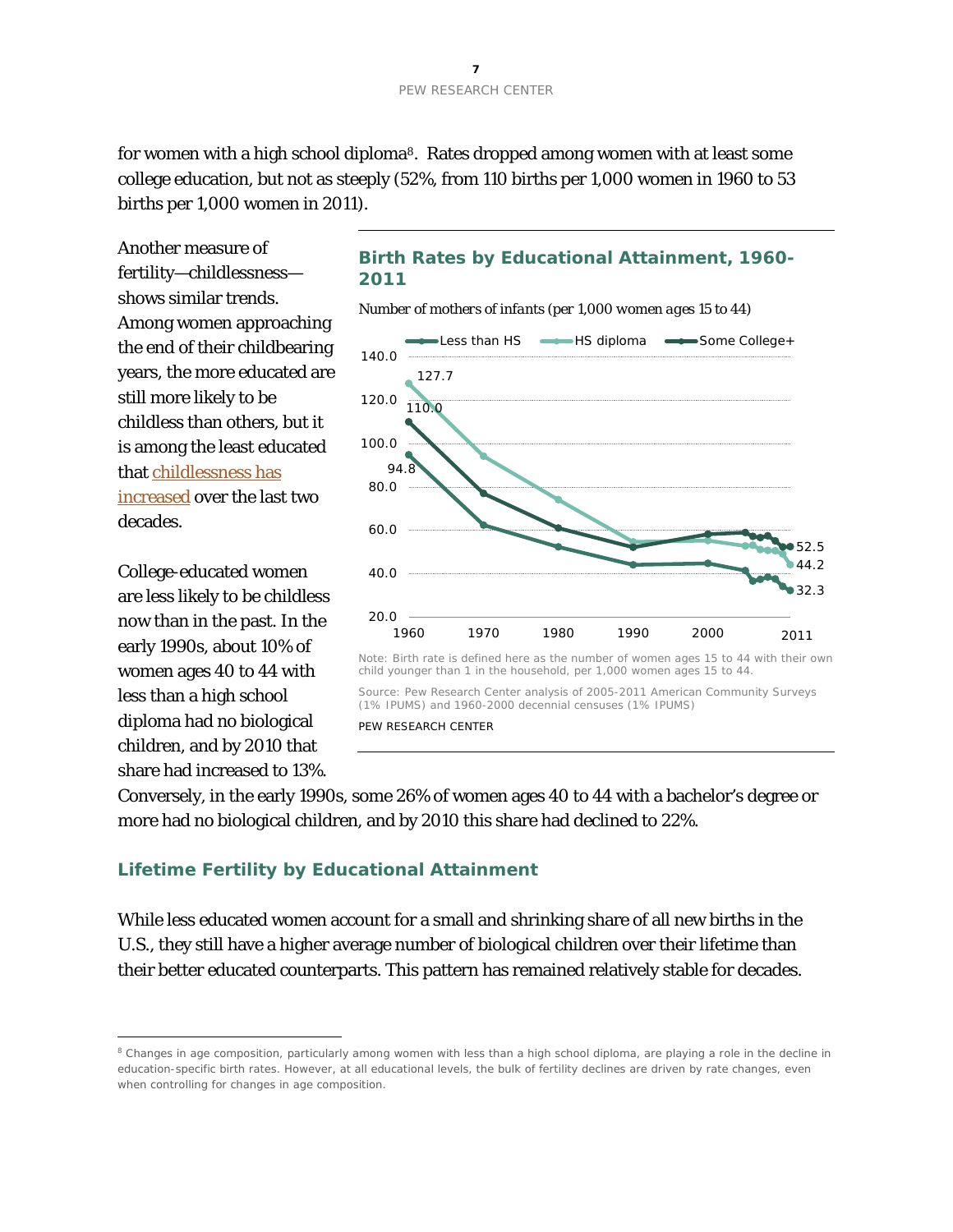In 1960, women ages 45 to 50 with less than a high school diploma had an estimated 2.5 biological children in their lifetime. Women with a high school diploma or some college had an average 1.8 biological children, and women with a bachelor's degree had an average 1.5 biological children [\(Isen and Stevenson, 2010\)](http://www.nber.org/papers/w15725).

Estimates using the Current Population Survey (CPS) suggest that the educational gap in cumulative fertility may have shrunk slightly, but remains in place. In 2010[9](#page-9-0), women ages 40 to 44 with less than a high school diploma had borne an average of 2.5 children in their lifetime. Women with a high school diploma or some college had about 1.9 children, and women with at least a bachelor's degree had 1.7 biological children.

#### **Lifetime Births by Educational Attainment, 2010**

*Children ever born among women ages 40 to 44*



2008 and 2010 Current Population Survey June Supplement data

PEW RESEARCH CENTER

Given that fertility rates in recent years have

fallen more for the less educated than for the better educated, it may be the case that lifetime fertility will converge across educational characteristics in coming decades. However, it's difficult to predict as much, particularly since many experts suspect that people who have postponed childbearing during the recession may eventually "catch up" on the fertility that they had delayed.[10](#page-9-1)

#### **Education and Marital Status**

Women with a bachelor's degree are far less likely to be unmarried at the time they give birth than are less educated women. While just 9% of women with a bachelor's degree are unmarried, the share among women with some college is more than four times higher—42%. Just over half (53%) of women with a high school diploma are unmarried when they give birth, as are 61% of women lacking a high school diploma.[11](#page-9-2)

 $\overline{a}$ 

<span id="page-9-0"></span><sup>9</sup> Analyses referring to the number of children ever born to a woman in 2010 are based upon averaged data from the Current Population Survey June Supplements for 2008 and 2010. Data were combined in order to increase the sample size. <sup>10</sup> For more information, see Pew Research Center. ["In a Down Economy, Fewer Births.](http://www.pewsocialtrends.org/files/2011/10/REVISITING-FERTILITY-AND-THE-RECESSION-FINAL.pdf)" Social & Demographic Trends project,

<span id="page-9-1"></span>October 2011.

<span id="page-9-2"></span><sup>&</sup>lt;sup>11</sup> A recen[t U.S. Census Bureau analysis a](http://www.census.gov/prod/2013pubs/acs-21.pdf)lso noted a significant association between maternal education and marital status at the state level by correlating the share of women ages 15 to 50 with less than a high school diploma in a state and the share of nonmarital births in that state.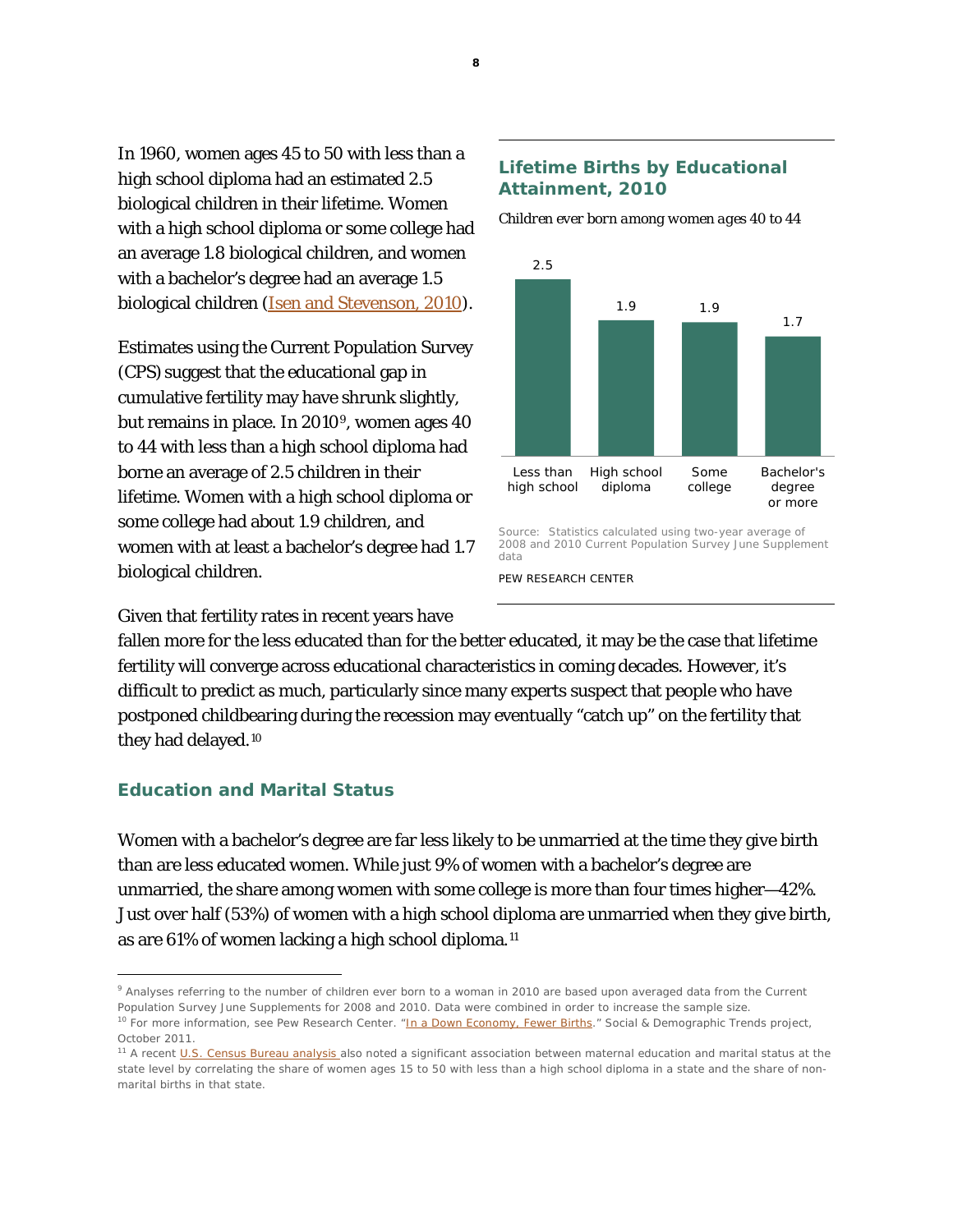Among all women with infants in 2011, by far the largest share were married with at least some college education (54%); this compares with only 17% in 1960.

Among the remaining women with infants in 2011, 19% were married with a high school diploma or less; 15% were unmarried with a high school diploma or less; and 12% were unmarried with at least some college experience. In 1960, the largest share of women with infants (79%) were married with no college experience—of those, about half (52%) had no high school diploma.

The current pattern of fertility and marital status is largely due to the close link between marriage and educational attainment. Women with college experience are more likely to be married than their less educated counterparts.

Among women of childbearing age, 20% of those without a high school diploma are married, compared with 37% of high school graduates and 36% of women with some college experience. More than half (56%) of women ages 15 to 44 with a bachelor's degree are married.

Moreover, while marital birth rates are higher than non-marital birth rates for women of all educational levels, the link between marriage and childbearing is particularly strong for more educated women, especially those with a bachelor's degree. Among more educated women, birth rates are far higher for those who are married than for those who are not. Among the less educated, there is a much

#### **Share of New Mothers Who are Unmarried, by Educational Attainment, 2011**



Note: "New mothers" are women ages 15 to 44 who gave birth during the 12 months prior to the survey.

Source: Pew Research Center analysis of 2011 American Community Survey (1% IPUMS)

PEW RESEARCH CENTER

## **Mothers of Infants by Educational Attainment and Marital Status, 2011**



Note: "Mothers of infants" are women ages 15 to 44 with their own child younger than age 1 in their household.

Source: Pew Research Center analysis of 2011 American Community Survey (1% IPUMS)

PEW RESEARCH CENTER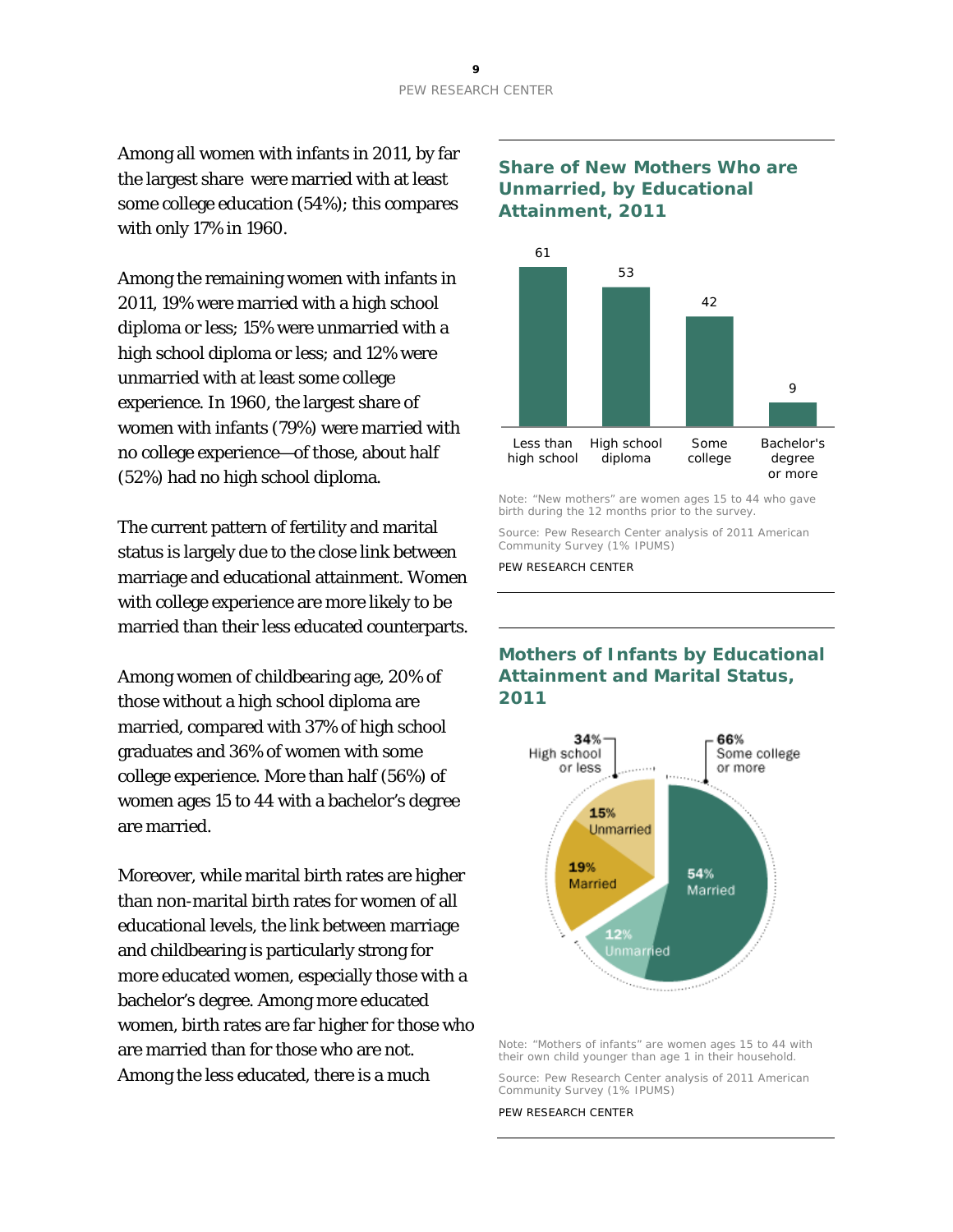smaller gap between birth rates for married and unmarried women.

For example, among those with a college degree, the annual birth rate in 2011 for married women was much higher (118 births per 1,000 women ages 15 to 44) than the birth rate for unmarried women (16 births per 1,000 women ages 15 to 44).

By contrast, among high school educated women, the 2011 annual birth rate was 86 births per 1,000 married women ages 15 to 44, compared with 59 births per 1,000 unmarried women ages 15 to 44.[12](#page-11-0)

#### **Education and Age**

On average, the more education a woman obtains, the older she is when she gives birth. According to 2011 data, almost half (48%) of women with less than a high school diploma who gave birth in the prior year were younger than 25; for high school graduates, this number is 43%. Among women with some college, just 29% who gave birth in the prior year were younger than 25, and for women with a bachelor's degree, this share is only 3%. At the other end of the age spectrum, new mothers with a bachelor's degree are about twice as likely as all other new mothers to be ages 35 or older—31% are, compared with13% of women with a high school diploma or less, and 16% of women with some college.

The fertility plunge among less educated women from 2008 to 2011, as compared with

 $\overline{a}$ 

#### **Better Educated Mothers Are Older**

*% of new mothers in each educational attainment category, by age, 2011*



Note: "New mothers" are women ages 15 to 44 who gave birth during the 12 months prior to the survey.

Source: Pew Research Center analysis of 2011 American Community Survey (1% IPUMS)

PEW RESEARCH CENTER

more educated women, is associated with the aging of new mothers in that time period. Since 2008, birth rates have risen only for older women (up 9% for those ages 40 to 44). Conversely, the largest declines in birth rates have been among the youngest women, who also tend to be the least educated. Among teens, birth rates declined 19% from 2008 to 2011; among women in their early 20s, rates fell 17% over the same period. Women in their late 20s have also experienced a marked fertility decline, with the rate dropping 14% from 2008 to 2011. Rates

<span id="page-11-0"></span> $12$  Birth rate is defined here as the annual number of new mothers per 1,000 women ages 15 to 44.